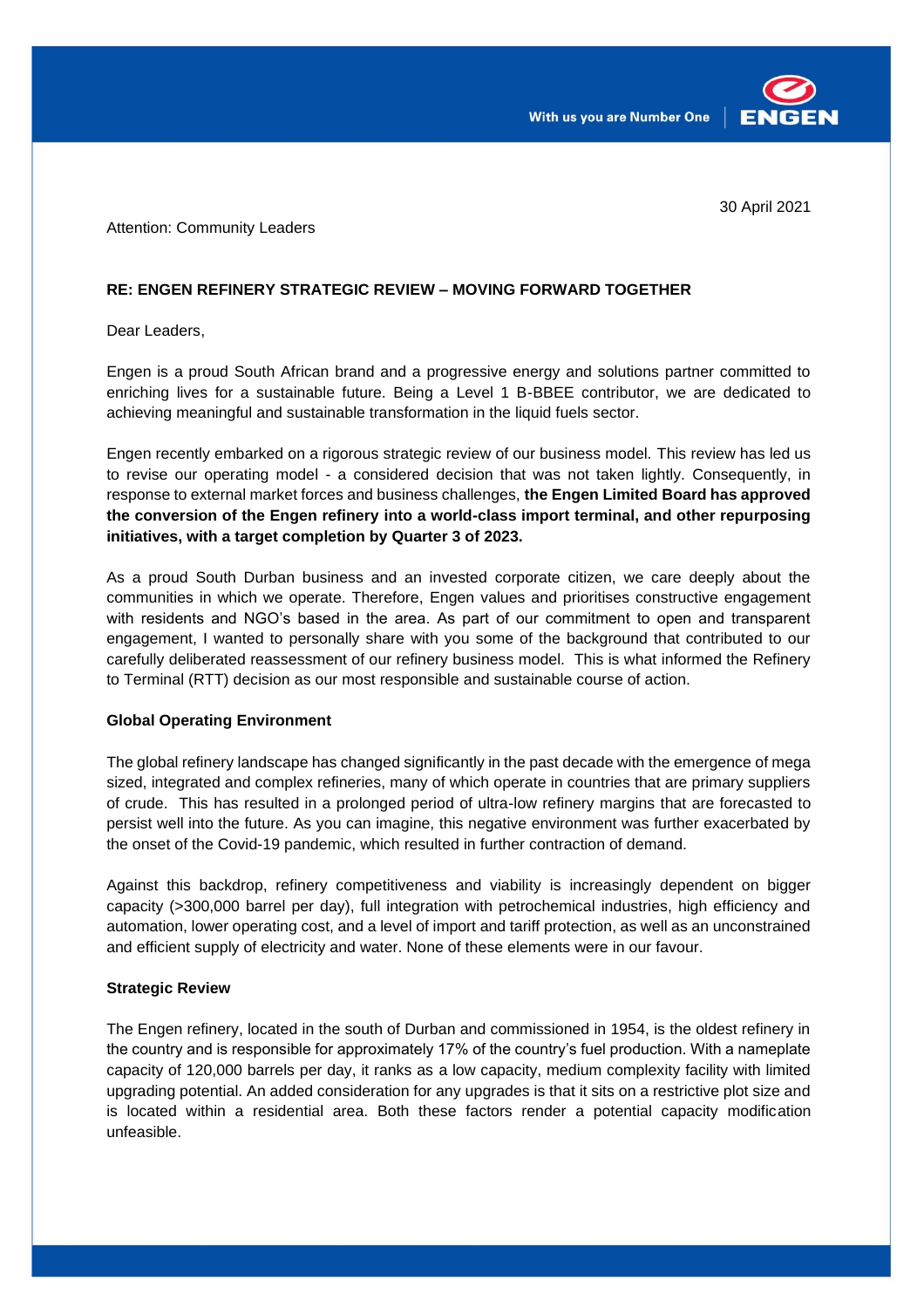

As a responsible business and a committed corporate citizen, Engen engaged extensively with Government, particularly with the Department of Mineral Resources and Energy (DMRE) and the KwaZulu-Natal Provincial Government, on the future of the refinery in its strategic review process. These engagements and the feedback received from Government have proven highly valuable and helped inform our terminal conversion proposal.

At the behest of the DMRE, and as part of Engen's commitment to thorough due diligence, we also commissioned an independent refinery viability study and an independent socio-economic impact assessment. The reports confirmed that the refinery is not commercially viable.

After modelling multiple scenarios in consultation with external international sector specialists, the conclusion of the strategic assessment is that the Engen refinery is unsustainable in the longer-term. As mentioned previously, this is primarily due to the challenging global refining environment. In addition, unaffordable capital costs to meet future Cleaner Fuels 2 regulations compliance create a complexity that makes the refinery unsustainable over the long-term.

Further compounding these severe challenges was the unfortunate refinery fire incident of 4 December 2020. The fire damage repair cost estimate is unaffordable and compelled the company to accelerate the RTT decision.

#### **Collaborative Engagements**

Throughout this review process, Engen has prioritised regular communication with our key stakeholders keeping them abreast of all relevant developments. We have engaged extensively with the DG, DDG and Minister in the DMRE, as well as other key government departments as part of our strategic review process.

Engen has also prioritised regular communication with employees, keeping them abreast of all relevant developments. The company engaged with union representatives too, ensuring they were able to contribute inputs to the development of a well-informed, collaborative decision for the refinery's future.

Our people are a priority during the RTT transition, and it is our firm intention to preserve as many roles as possible. We are initiating a re-skilling and retooling programme, as well as evaluating the potential for some employees to be redeployed to other parts of the Engen organisation. We also expect that the repurposing of the refinery site will see us develop new business opportunities (e.g. a training centre, renewable energy initiatives, shared services, industrial hub etc) that will ensure we can mitigate, as much as possible, the impact on existing roles.

## **Economic and Environmental Benefits**

The investment in new infrastructure to create a world-class import terminal, as well as repurposing of the refinery site, will generate much needed economic activity in KwaZulu-Natal. In the current economic climate, this should contribute not just in terms of capital, but also in terms of job creation and skills transfer, something that will support South Africa's post Covid-19 economic recovery. The RTT will also strengthen South Africa's long-term security of fuel supply, deliver trade balance improvements and contribute to lower road transport emissions, with resultant health benefits, assisting the country meet its 2027 Green House Gas (GHG) targets.